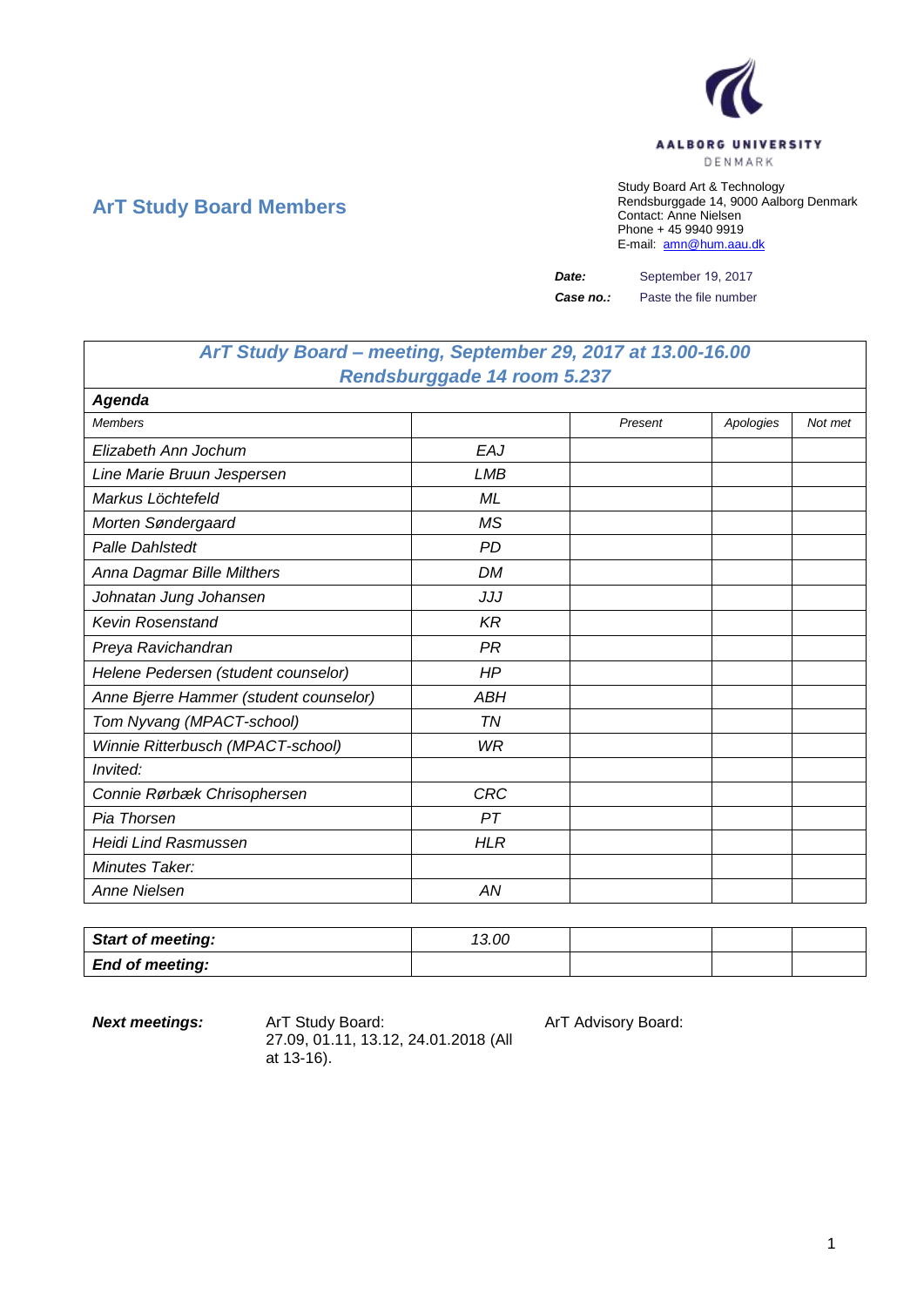

| Items: |                                                                                                                                                                                                                                             |
|--------|---------------------------------------------------------------------------------------------------------------------------------------------------------------------------------------------------------------------------------------------|
| 1.     | Approval of Agenda 29.09.2017                                                                                                                                                                                                               |
|        |                                                                                                                                                                                                                                             |
| 2.     | Approval of Minutes 16.08.2017                                                                                                                                                                                                              |
|        |                                                                                                                                                                                                                                             |
| 3.     | News:                                                                                                                                                                                                                                       |
| 3.a.   | <b>Head of Study (LMB)</b>                                                                                                                                                                                                                  |
|        | Elective (LMJ)<br>$\bullet$<br>Collaboration Music Conservatory. PD and LMBJ - follow up.<br>$\circ$<br>Follow up on ArT Strategy and action plan (LMBJ and PD)<br>$\bullet$<br>Revision of Study Regulation 2017 and or 2018.<br>$\bullet$ |
|        |                                                                                                                                                                                                                                             |
| 3.b.   | <b>Students (DM)</b>                                                                                                                                                                                                                        |
|        | Funding from HUM FAK to activity for ArT students (KR)<br>$\bullet$                                                                                                                                                                         |
|        |                                                                                                                                                                                                                                             |
| 3.c.   | <b>Students Supervisors (ABH/HP)</b>                                                                                                                                                                                                        |
|        |                                                                                                                                                                                                                                             |
| 3.d.   | <b>MPACT-School (TN/WRB)</b>                                                                                                                                                                                                                |
|        | Høring i organisationen over ændring af universitetets vedtægt (attached)<br>$\bullet$<br>Number of members in Study Boards.<br>$\circ$                                                                                                     |
|        |                                                                                                                                                                                                                                             |
| 4.     | Work place permit at ArT-Lab (postponed from last meeting)                                                                                                                                                                                  |
|        |                                                                                                                                                                                                                                             |
| 5.     | Uddannelsesevaluering - 2017 (attached)                                                                                                                                                                                                     |
|        | (Invited CRC and PT)                                                                                                                                                                                                                        |
|        |                                                                                                                                                                                                                                             |
| 6.     | <b>Requisitions 2018 - budget</b>                                                                                                                                                                                                           |
|        | Semester coordinators Art2, Art4, Art6 and International Study Trip<br>$\bullet$                                                                                                                                                            |
|        | <b>Requisitions buffers F18 / E18</b>                                                                                                                                                                                                       |